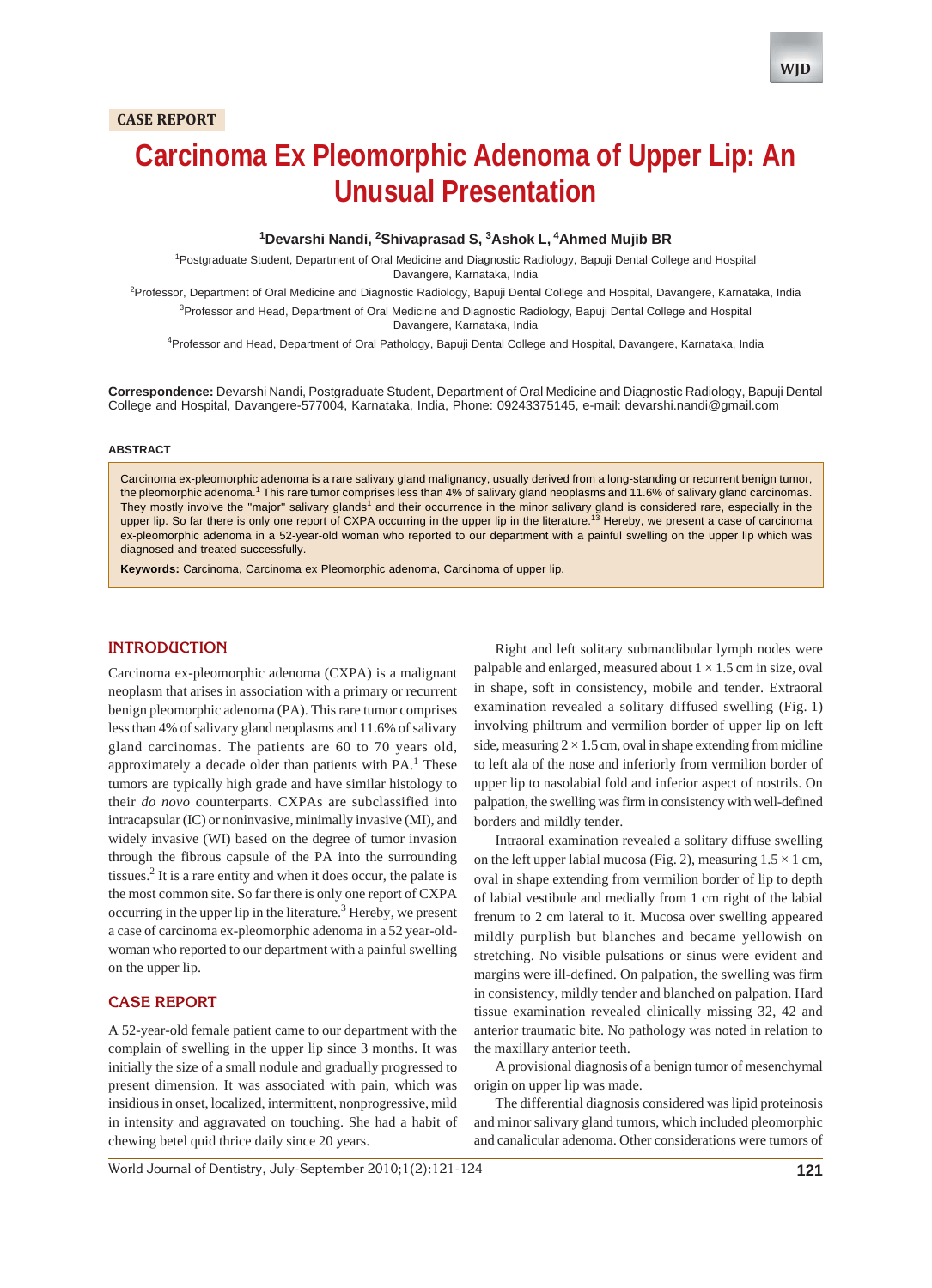

**Fig. 1:** Extraoral photograph showing diffuse swelling on upper lip and philtrum



**Fig. 2:** Intraoral photograph showing diffuse swelling on the left upper labial mucosa

neural origin namely palisaded encapsulated neurofibroma and schwannoma.

Lipid protienosis is an autosomal recessive trait characterized by deposition of waxy amorphous lipids in the dermis. In the oral mucosa, it presents commonly in the second decade of life as a nodular thickened enlargement with waxy, yellow-white plaques or nodules, frequently in the tongue and upper labial mucosa. The clinical appearance as well as the site of occurrence led us to consider this entity as one of the differential diagnoses.

Palisaded encapsulated neurofibroma is a benign neural tumor that shows predilection for the nose and cheek occurring commonly between fifth and seventh decade of life. It presents as a smooth surfaced painless dome shaped papule or nodule usually less than 1 cm in diameter.

The neurilemmoma (Schwannoma) is a slow growing encapsulated tumor of Schwann cell origin, which presents as a painless swelling though the occurrence is rare, more so in the upper lip.

Pleomorphic adenoma (PA) is the most common neoplasm in both the major and minor salivary glands. Though the palate is the most common site for occurrence of the entity, considering

the high incidence of occurrence, asymptomatic nature of the swelling and the presentation as a nodular growth, it was considered a probable diagnosis.

The canalicular adenoma is an uncommon tumor that occurs almost exclusively in the minor salivary gland. The lesion has a striking predilection for the upper lip with nearly 75% occurring in this location. The age of incidence (50-70 yrs), site as well as the asymptomatic nature of the swelling led us to consider the entity as a differential diagnosis.

Excisional biopsy of the lesion was carried out (Fig. 3) and the specimen was sent for histopathologic examination (Fig. 4). It demonstrated malignant glandular epithelial cells arranged as nests separated by connective tissue septa and neoplastic epithelium arranged as sheets in other areas (Fig. 5). Chondroid metaplasia and adjacent normal salivary gland tissue spindle shaped cells, stellate cells and plasmacytoid cells were seen. Hyaline like material was visualized in profusion (Fig. 6). Special staining with Mucicarmine and Periodic Acid Schiff were carried out to rule out mucin secreting tumors, which turned out to be negative.

Based on the histopathological reports, a final diagnosis of Carcinoma ex-pleomorphic adenoma (invasive) of minor salivary gland involving upper lip was made.

Excision in toto with safe margins was deemed adequate for the management of the lesion as it did not show any invasive features and was well circumscribed. The literature mentions that malignant areas, extending beyond tumor capsule, carry a poor prognosis, the 5-year survival ranging from 25 to 65%, regional lymph nodes metastases occurring in 25% of the cases.<sup>4</sup> In our case, regional lymphadenopathy could not be correlated to the lesion and no signs of distance metastasis were noted. The patient is currently under follow-up and has been recalled after 3 months.

#### **DISCUSSION**

Pleomorphic adenoma is the most frequent neoplasm in both the ''major'' and ''minor'' salivary glands, and rarely undergoes malignant transformation. Invasiveness features and histological differentiation define three distinct categories: carcinoma ex pleomorphic adenoma, carcinosarcoma or true malignant mixed tumor, and metastasising pleomorphic adenoma.<sup>5</sup> Subtyping carcinoma expleomorphic adenoma, into noninvasive and invasive categories, correlates with prognosis.5

Carcinoma ex pleomorphic adenoma is a rare salivary gland malignancy usually derived from a long-standing or recurrent benign tumor, the pleomorphic adenoma.<sup>1</sup> So far there is only one report of CXPA occurring in the upper lip in literature.<sup>3</sup>

They account for 11.6% of all malignant neoplasms of the salivary gland and mainly affect patients in their sixth to eighth decades of life. They mostly involve the major salivary glands.<sup>1</sup> A slight female predominance  $(63%)$  has been noted.<sup>6</sup>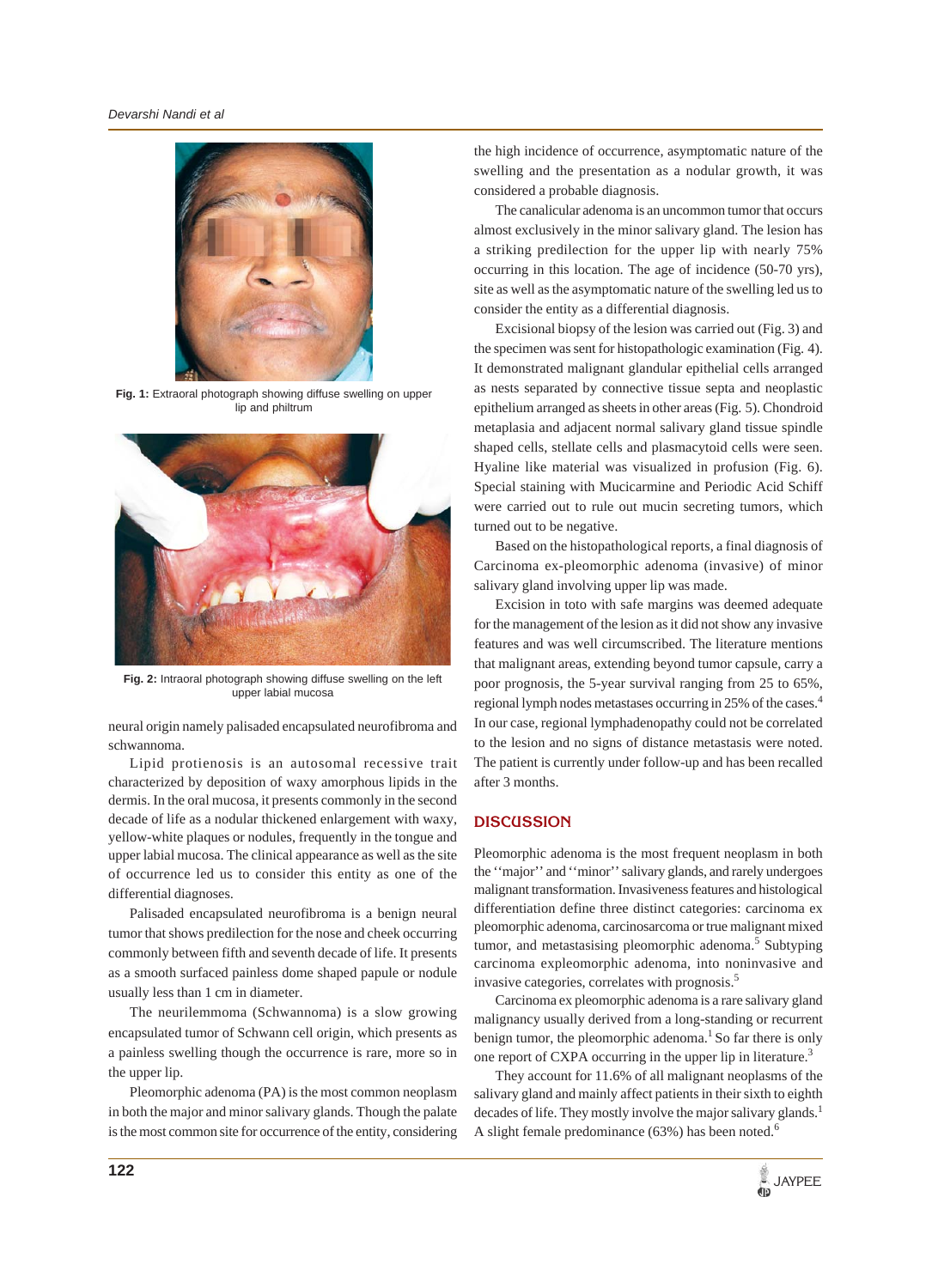#### *Carcinoma Ex Pleomorphic Adenoma of Upper Lip: An Unusual Presentation*



**Fig. 3:** Intraoperative photograph



**Fig. 4:** Gross specimen



**Fig. 5:** Photomicrograph showing malignant glandular epithelial cells arranged as nests separated by connective tissue septa and neoplastic epithelium arranged as sheets in other areas (H and E 10x)

A relatively high rate of mutations (loss of heterozygosity (LOH) and microsatellite alterations) at the *p53* gene was detected in CXPAs (58%), and at somewhat lower frequencies at the *retinoblastoma* gene (33%) and chromosomal location 5q  $(17\%)$ .

Most of the patients present with a painless mass that slowly increases in size. Other symptoms include a painful mass (9.3%), facial nerve palsy (5%), facial tingling (2%), and trismus (2%).<sup>6</sup>



**Fig. 6:** Photomicrograph showing adjacent normal salivary gland tissue spindle shaped cells, stellate cells and plasmacytoid cells

Loss of myoepithelial differentiation is important in the evolution of Ca ex-PA, and corroborate the hypothesis that p63 antigen may be a useful marker of myoepithelial cells in salivary glands neoplasms.<sup>8</sup> Studies have demonstrated that the expression of α-smooth muscle actin, calponin, cytokeratin 14, P63, CD10, D2-40, laminin and maspin were stronger in benign myoepithelial cells surrounding the malignant epithelial cells than in benign myoepithelial cells of duct like structures of  $PA^{3,9}$ .

The single most reliable prognostic marker is the extent of tumor infiltration beyond the capsule. $4,12,13$  Tumor necrosis, a high mitotic rate and atypical mitoses have been shown to be important prognostic factors in other types of malignant salivary glands tumors.<sup>10,11</sup> Although proliferative rate and tumor necrosis were able to predict the clinical outcome, nuclear pleomorphism correlated weakly with prognosis.2

A wide surgical excision with adequate margins is the treatment of choice. Postoperative radiotherapy should be reserved for patients with highgrade tumor histology, large primary lesions, perineural invasion, bone invasion, cervical lymph node metastasis, and positive margins, although clearcut survival advantage has not been proven.<sup>14</sup>

# **ACKNOWLEDGMENTS**

We are thankful to Dr Rajesh Bekhal, MDS, Professor and Head, Department of Oral and Maxillofacial Surgery, Bapuji Dental College and Hospital and his colleagues, for their services in the management of this case.

#### **REFERENCES**

- 1. Gnepp DR, Brandwein-Gensler, El-Naggar AK, Nagao T. Carcinoma ex-pleomorphic adenoma. In: Barnes L, Eveson JW, Reichart P, Sidransky D (Eds). World Health Organization classification of tumours. Pathology and genetics. Head and neck tumours (1st ed). Lyon: IARC Press; 2005;242-43.
- 2. Ellis GL, Auclair PL (Eds). Tumours of the salivary gland. Washington (DC): American Registry of Pathology 2008; 259-69.
- 3. Vera Cavalcanti de Arau´jo, Albina Altemani, Cristiane Furuse, Marýlia Trierveiler Martins, Ney Soares de Arau´jo. Immunoprofile of reactive salivary myoepithelial cells in intraductal areas of carcinoma ex-pleomorphic adenoma Oral Oncology 2006;42:1011-16.

World Journal of Dentistry, July-September 2010;1(2):121-124 **123**